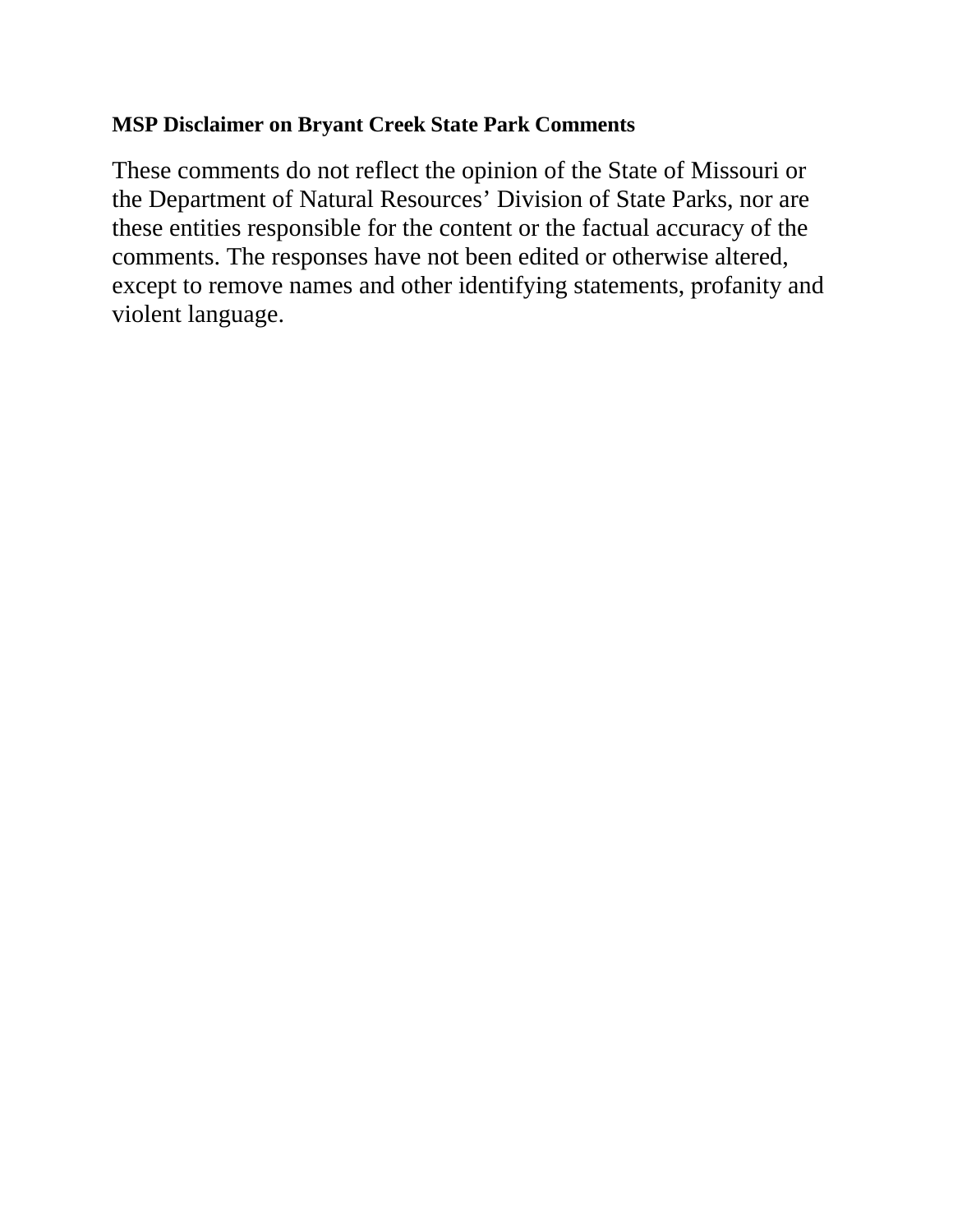## **Bryant Creek State Park Comments from Dec. 5, 2017 Public Meeting**

#### ----

## Zip Code: 65793

In 2017, budget crisis was caused by state tax cuts, i.e. senate bill 19. The republicans federal tax scam will trigger a \$850m to \$1 billion revenue cut to Mo. Because the MO STD Tax deduction is coupled to the federal STD Tax deduction. When it goes from \$12,000 to \$24,000/year MoSTD Deduction will double. Missouri State government will have to act and either decouple MO STD deduction or rewrite mo Tax code. Based on Greitens and republican action in 2017 and attacks on education, parks and healthcare. I am afraid in 2018 Greitens will use the STD deduction issue to attack spending on state parks and try to use an excuse to sell of parks and land. ----

### Zip Code:

I looked at this Bryant Creek Area when it was for sale in 2014. It was over priced so I didn't buy it but the state will all the publics money could afford it. ----

## Zip Code:

----

It's not for me -Age 69 It's for my kids and grandkids. We need more public lands not less On only the wealthy will be able to experience a great secret place like Bryant Creek

### Zip Code: 65608

Much more cost assessment should be done also the impact of loss of tax revenue. Maintain property the existing parks before launching into more liabilities. ----

### Zip Code: 65608

Sell the land now set aside for Bryant Creek SP. Use the funds for the upkeep on parks already owned by the state. If selling not an option, partner with MDC to protect and develop wood & water resources. Do not develop as a park-inappropriate use of taxpayer funds and makes it attractive to dope industry (parties). MSP currently unable to enforce, maintain current park system. Do not exacerbate an already unmanageable problem situation ----

## Zip Code:

Sell the property back to the people and create more taxes for the county

----

Zip Code:

Sell all this newly acquired land and spend the money on up keep and development of the millions of acres you already have and don't take care of.

## Zip Code: 65608

----

----

Quit taxing me to run up the price of land in my area of the country!

Zip Code: 65689 Rvers like nature too! ----

## Zip Code: 65793

I grew up near KC lived near from 1977-1990 Watkins Mill SP and went swimming, biking, horseback riding 2- 3 times week. Took my kids to Stockton park multiple times/summer to fish, boat, camp. State Parks are an asset to Missouri families. In 1990 moved out of state and lived in AR, IL and IN until 2016 but still come back 5 or 6 times/year to visit state parks. Bryant Creek 3000 acres could be an economic asset to Ava and Douglas counties of 10K to 15K property to revenue is small compared to possible economic impact. Cities all across Missouri give tax breaks to attract business. this is no different if mo parks allow horseback riding. I knew people from Indiana and Illinois who hauled horses to Eminence and Mark Twain National Forest to trail ride. Took grandson last summer camp at Echo Bluff park campground filled up almost every weekend. Faster wireless internet in campground than at my house. This is a shining example of what a park can be like ----

### Zip Code: 65608

Keep it. Don't sell in lots. We don't need a lot of druggins in our neighborhood. ----

### Zip Code: 65608

Deed this to Conservation Dept to allow full use ----

### Zip Code:

Our area of natural forests are beautiful year round. Take our Governor camping

### Zip Code:

----

Please allocate some funds for the boots on the ground. We need more on hands and don't have enough hands. ----

## Zip Code:

We love our state parks. We take our 3 kids on float trips on all rivers in Missouri. We float Bryant Creek 3-5 times a summer. We love the beauty and serenity and would hate to loose it. See it sold to a pig farm or worse.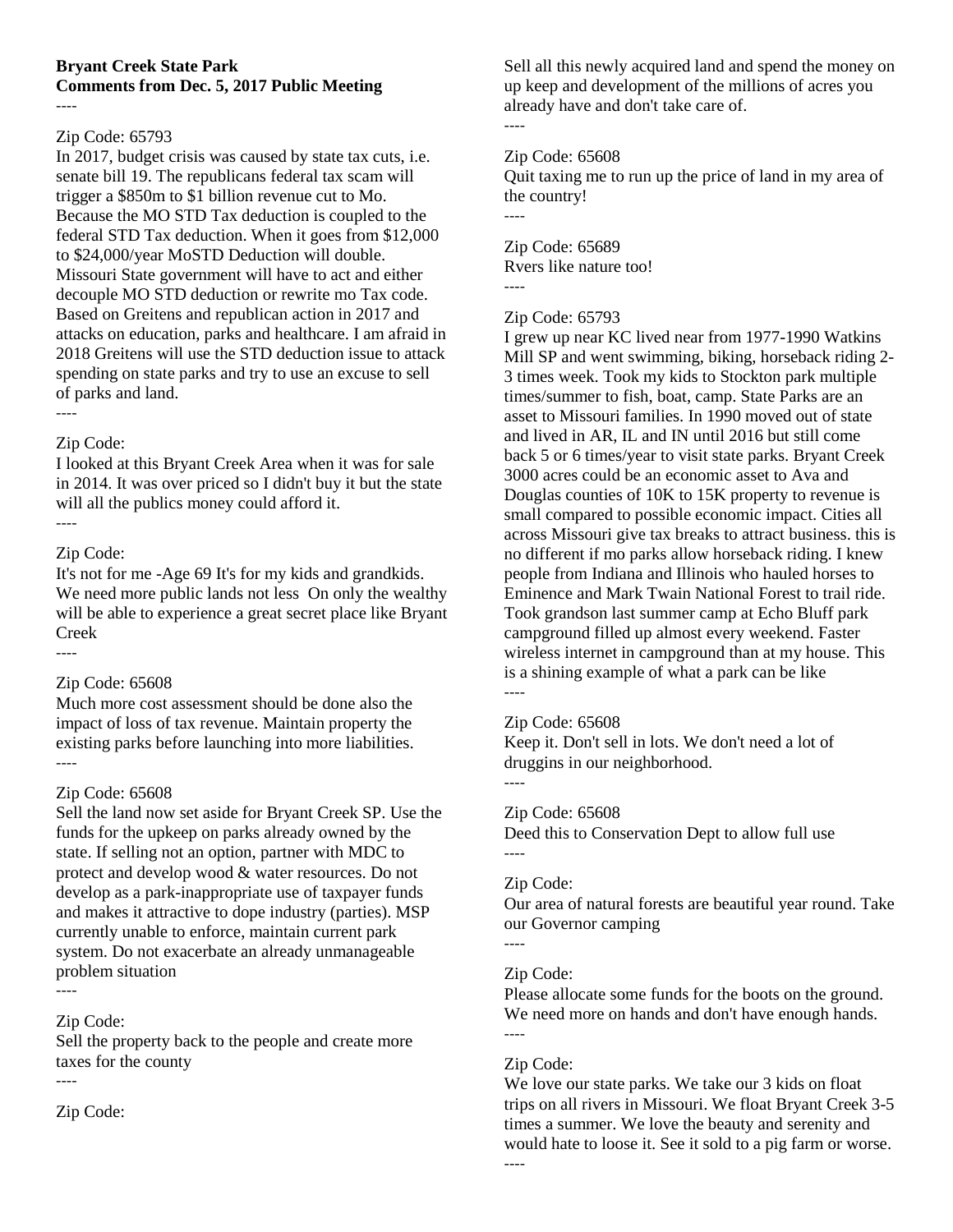## Zip Code:

Great public support for this park. Beautiful property. Good fishing access on Bryant Creek's a must. This park fills a gap in Statewide park coverage. I'm excited to fish here.

## Zip Code:

----

Keep park as Missouri wilderness. Pit toilets, hiking trails, no motorized vehicle, 4-wheels, handicap accessible trails, motorized wheelchair scooter okay ----

## Zip Code:

Remain a Park! That is what is was bought for 1 year ago! Can't be sold just because the new admin. want the money spend elsewhere! Too bad. They can find the \$ to fund the development of the park. Politics would sell of the National Park to China etc. if we don't watch out for them. Planned hunting of deer horseback riding hiking, canoeing.

#### ----

----

----

----

### Zip Code:

This property should not be sold but kept as a state park. There is too much beauty to keep as personal property as a horse rider. I am very concerned.

Zip Code:

Stay as a state entity ----

## Zip Code:

Not selling the land to others who will rape the land for there benefit. Save the land!

### Zip Code: 65608

Keep it! You can't get land like this back after it's gone! If it's sold it will be a huge mistake! Let people use it as intended hiking, hunting, horseback riding, minimal development.

Zip Code: 65608 Hope horse trails will be available. ----

### Zip Code: 65608

The park would be and asset to Douglas County and the state and Missouri. The property needs to remain in the public domain for recreational use for hiking-horseback riding camping, etc.

----

### Zip Code: 65608

Please keep in state parks or MDC. It is a great value to have these protected lands for future generations. ----

## Zip Code: 65638

Keep this park! Keep as primitive camping. Have concessions available offsite or onsite private local contract. Have primitive programs ----

## Zip Code: 65608

I have raised my boys floating the Bryant. It is a treasure and needs to be protected. Not only for the beauty and recreation but our water quality. Feeds into the North Fork and our lakes. We depend on recreation income from these resources. ----

## Zip Code: 65746

I love all the states park. I'm here to say that if they tear down the parks it would ruin the kids lives. I'm one myself but the kids go to the national parks to get away from the city and connect with nature and with the creatures, the plants and etc. I'm only here to help stop them. Hope they realize that the woods, parks, river and etc. would tear down society itself with no nature, no deer, pigs, and etc. but the parks are here so kids like me can go out of the city and connect with nature and hopefully my message can get to people to see that when those parks go down so will everything else. I'm 14

 and I want to help save the park from destruction.

### Zip Code: 65793

----

Would like all the state parks to stay open and provide conservation education and recreation for all. These wild places need to be preserved for the future generations. They can be developed to encourage economic growth and revenue in the future. We have enjoyed Missouri State Parks our whole life. From horseback riding; to skiing to canoeing and hiking now that we are older. We have our grand kids now who we are sharing the State Parks with now. After raising our kids a new generation is now going to the parks to enjoy and learn new things. Educational programs for campers and local school put on through the parks programs are important for the future. Conservation is important for everyone. We can't allow this state government to take away a very valuable asset for MO. Keep our parks open.

### Zip Code: 65655

----

----

I would like to see the new park retained by the state and developed for rough camping. I am concerned that the property will be sold and the resources exploited. Keep Bryant State Park!

### Zip Code: 65775

Bryant Creek is a clean, beautiful creek and undeveloped in its upper reaches. We need all the places like this we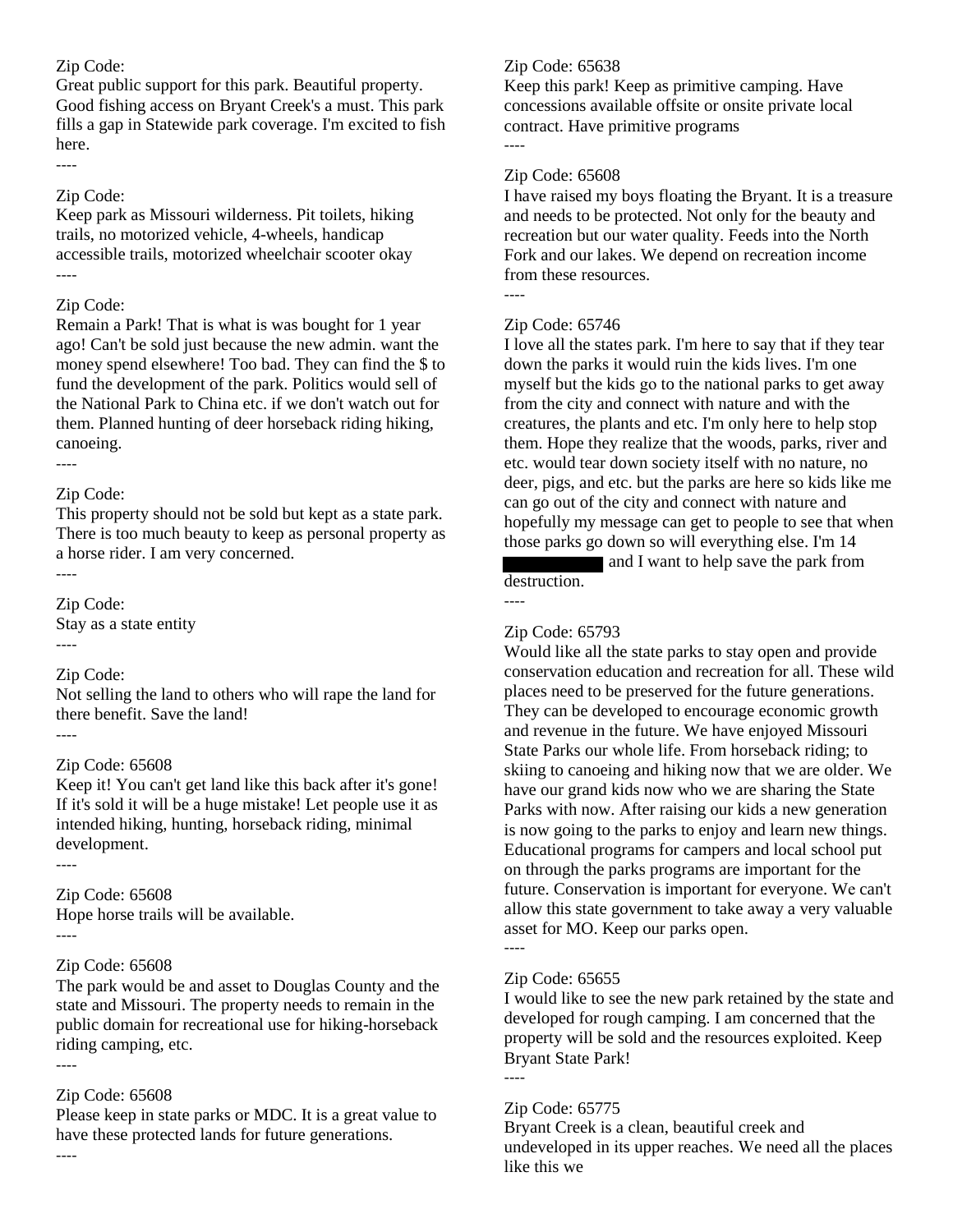can keep. A park has already been purchased there with \$ dedicated for parks - this money should stay where it is. We need decisions based on good management not on politics.  $\overline{\phantom{a}}$ 

#### Zip Code: 65608

Keep this park as a primitive park for hikers. preserve this beautiful piece of land. I own property on creek that flows into the Bryant and we have a fen and ice age plants on our property. I'm sure there are unique areas and plant species on this property. ----

#### Zip Code: 65638

Education/Primitive Camping for 4-H groups and Boy/Girl scouts

----

#### Zip Code: 65608

I would like to see Bryant Creek State Park remain undeveloped and preserved as a day hike park. ----

## Zip Code: 65638

Minimal development. Public/Private partnership. Protect the watershed. Thanks!

----

#### Zip Code: 65608

My husband and I want the park to remain a park, not be sold. Make trails, pit toilets, bare necessities. Thanks for your work!

----

#### Zip Code: 65608

Please do not leave to the Conservation. I own land that connects to the State Park and am very scared of hunters that do not know the area shooting into my land. We enjoy being outdoors and would like to continue to feel safe as we do now. I would enjoy the state park as is now. Its beautiful land. Thank you for your consideration. ----

#### Zip Code: 65655

Do not sell the Bryant Creek State Park land To save money, keep the park development at a minimum, even a no-development scenario, pending further public comment or availability of funds. ----

#### Zip Code: 65775

I value our state park system very highly and would like to see this land retained by the state. This is beautiful land with several unique opportunities for study and education. I'd very much like to see it developed with a minimal footprint, yet maximum educational opportunities.

#### Zip Code: 65775

I like it that a section of the Bryant Creek would be protected from development. This would be a big bonus from the parks exhistance. ----

#### Zip Code:

We need horseback riding trails. It is a huge economic impact in this area. Don't overspend on trail construction. Horses can go anywhere humans can walk. ----

#### Zip Code:

For BCSP I strongly prefer a designation of Missouri Wild Area-this conserves the land, protects the creek, and does not require large economic investment. This area is so special and a large area undisturbed-excellent MO vegetation from earlier times and a beautiful healthy creek will be further protected. All that's needed is parking, pit toilets, and hiking trails, developed. No atv's, bikes, horses - just hiking and primitive camping. Mostly leave it be for us to experience how much of MO was---It's such a gem! P.S. We do not need creek access here. Bryant Creek has a sufficient # of access. Thank you.

----

### Zip Code:

Over the years I've seen too many areas be developed and logged. The areas left must be preserved for our kids and grandkids. The state is famous for hunting, fishing and floating. Use the area to encourage that and bring in visitors and revenue to the state. Thank you for giving us the opportunity to voice my (our) thoughts and feelings. ----

#### Zip Code:

Think of all the people who visit Rockbridge who can use the park to camp and swim who would enjoy the land and creek-while visiting Rockbridge spending money all the while. Save the LAND. Don't Resell it ----

#### Zip Code:

----

Please open the parks.

#### Zip Code:

Please don't sell this property. It will only be logged to ruination. Please let me be able to see this property as it has been for the last 100 years and let my grandchildren be able to see it is I have. It is a treasure for all people to see.

----

----

#### Zip Code:

Leave as natural as possible. As little development as possible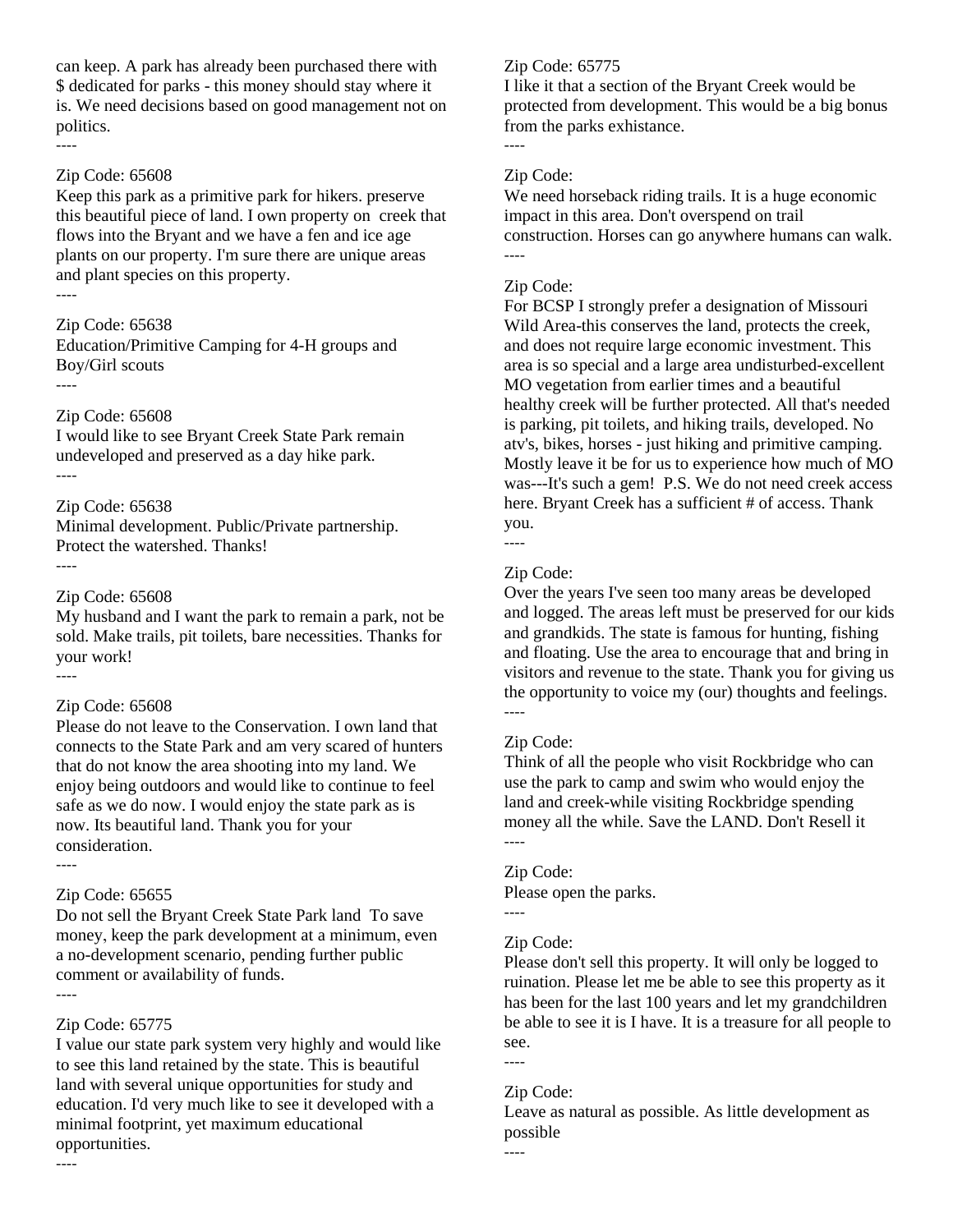## Zip Code: 63965

I would like to see this park developed in a similar way as other Missouri State Parks to allow hiking and camping. Also, I would like to see the old growth forests and rare species protected and consideration given to natural areas.

----

## Zip Code: 65742

This potential park is a one time opportunity. The geographic and natural features will not be able to be obtained in the future. This park is necessary to balance the distribution of state parks to allow for more balance for southern Missouri. The benefit to be in contact with Bryant Creek, means that if this property is not held by Missouri Parks it will not be able to be replaced. I strongly encourage the Bryant Creek be retained by the Parks and developed in small stages as resources are made available from state government-private citizens and business. This decision may the most important for MO Parks in our life time! ----

## Zip Code: 65608

1) Horsetrail riding, camping 2) Parking for trailers 3) Some kind of restroom available 4) Visitor center or Nature Center - a way to use existing house 5) Learning Centers or Areas - there are lots of different types of studies for environmental/nature study. 6) DO NOT SELL-Douglas County Needs This!!!!

## ----

### Zip Code: 65793

Open to Archery deer hunting Open to Spring turkey hunting. Primitive camping Encourage hiking, education resource protection 2nd choice-turn over to MDC

----

### Zip Code: 65608

We would love to see the land remain public for the enjoyment of future residents. Thanks ----

### Zip Code: 65775

I would like to see the Bryant Creek State Park remain open, and undeveloped beyond a parking lot and directions to trails. We need more of these kinds of parks. ----

## Zip Code: 65608

More public land. Accessible but low development. Walking/horseback trails. Keep wild. More money to open to public and maintain. ----

Zip Code: 65608

Hope equestrian trail riding will be available. Glad this is part of MCD!

----

----

#### Zip Code: 65773

Do not want Bryant Creek sold. It is the only State Park in our area. Our club would be interested in doing some work there.

#### Zip Code: 65689

We are proud of our State Parks! Streams and Rivers. We have good woods and lots of nature to enjoy. We have the best floating Rivers. I hope we can keep our new parks. Tourist bring in needed money to our small towns. I am proud to be a Ozarkian.

----

----

### Zip Code: 65638

Leave as it is. A Park! No development other than minimal. Open up.

## Zip Code: 65773

We need more trails for horses and hikers in this area ----

### Zip Code: 65608

Always protecting the pure water and nature trails for many, many generations to come. We live in a magical natural wonderland, it should be loved and nurtured so 500 years down the road our great, great, great grandchildren to love as we do. It is our Garden of Eden. ----

#### Zip Code: 65773

We would like more trail for horse back riding and hiking

----

### Zip Code: 65773

Keep this park with minimum development-maybe you would want to do something later-once you sell it-it's gone forever ----

### Zip Code: 65638

I'm a Natural Resource Manager, forester, and beekeeping instructor. I've lived and worked in conservation around the world, including Hawaii-and Bryant River watershed, it's the BEST. It's a unique place that must be cherished and preserved. I teach natural beekeeping seminars near Rockbridge, MO and they attract people from literally all over the world. People travel from all over the US, Canada, and overseas to see this area and taste the unique honeys that wild Ozark plants produce. Honey is really the "flavor of the place" and Bryant River honey stands out and commands 10x higher price than US average speaking to the quality and diversity of the vegetation in this area. Keep the